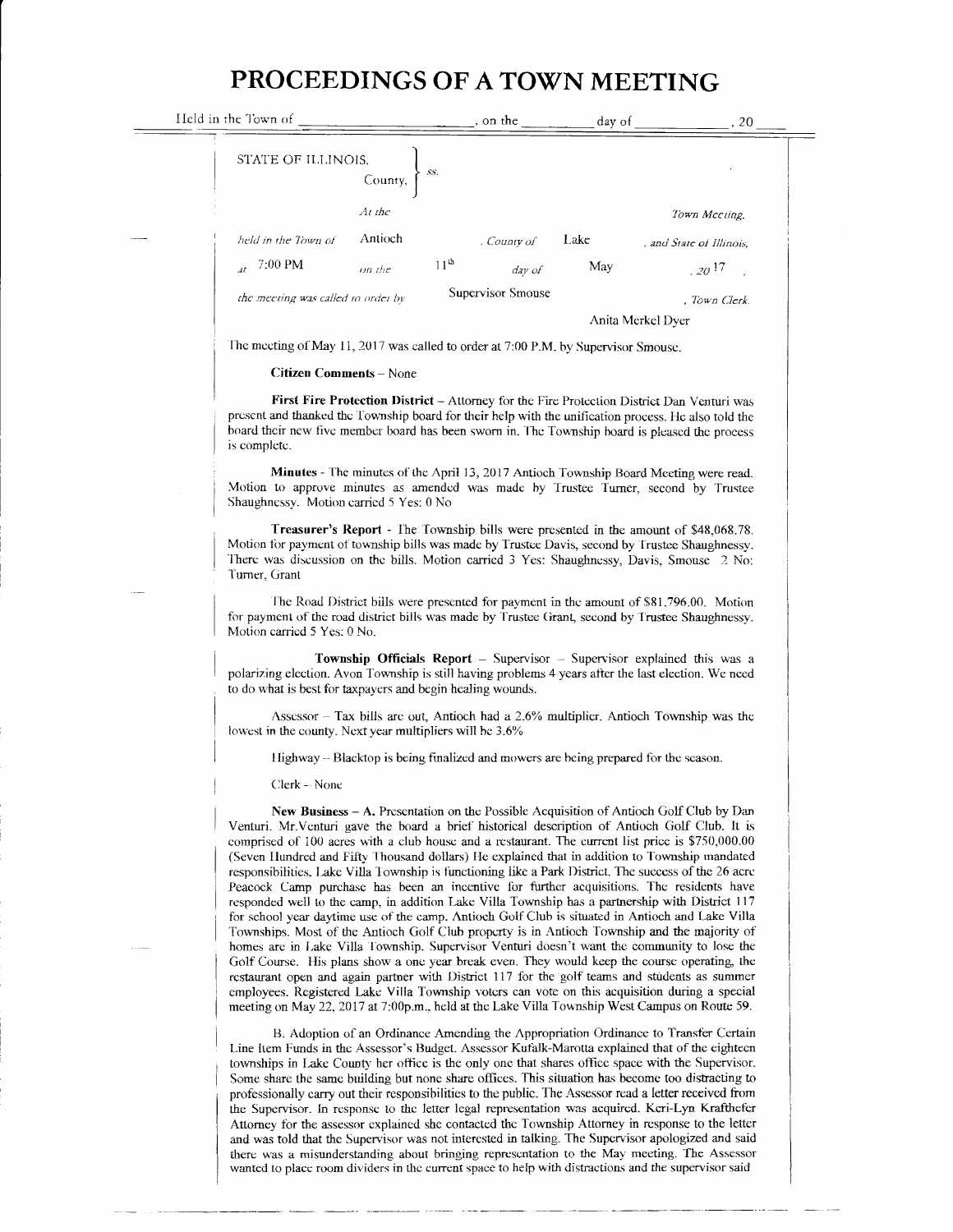## PROCEEDINGS OF A TOWN MEETING

| Held in the Town of                  | , on the    | day of | . 20                     |
|--------------------------------------|-------------|--------|--------------------------|
| STATE OF ILLINOIS,<br>SS.<br>County, |             |        |                          |
| At the                               |             |        | Town Meeting,            |
| held in the Town of                  | , County of |        | . and State of Illinois. |
| on the<br>$d\zeta$                   | day of      |        | .20                      |
| the meeting was called to order by   |             |        | . Town Clerk.            |

no, the current solution came in response. The ordinance does not increase the Assessor's budget, it transfers line item amounts. This transfer will allow funds for rental space by the Assessor. The supervisor would like to have a second reading next month before the board acts on the item. Trustee Grant said this is a political issue. Trustee Shaughnessy made a motion to wave a second reading, second by Trustee Turner. Motion carried 4 Yes 1 No. Yes: Shaughnessy, Turner, Davis, Smouse. No: Grant Motion to adopt An Ordinance Amending The Appropriation Ordinance for the Fiscal Year Beginning February 1, 2017 and Ending on January 31, 2018 was made by Trustee Turner, second by Trustee Shaughnessy. Motion carried 4 Yes 1 No. Yes: Shaughnessy, Turner, Davis, Smouse. No: Grant.

C. Office Space for the Assessor. The Supervisor said the board could look into this solution later. The Assessor explained she had already found an office they would like to rent. The Assessor explained the distractions are not a new issue, the situation has been going on for years. Experienced staff could work through the issues, newer staff has found the environment difficult to work in. The office was already down one experienced staff member, another retired in December 2016 and a third will be retiring this December. New staff will be hired and the county is transitioning to a new system that all must learn. Trustee Grant does not believe the environment is impugning the job. The Deputy Assessor explained Antioch is one of the largest Townships in the county and had the lowest multiplier. This is because the office takes great care to do valuations that will have the lowest impact on the residents when tax bills from the County are sent. The Assessor's office maintains files on over 18,000 parcels. These valuations are done every year and a distracting environment does make the job more difficult. A non-executed lease was given to the board, the Supervisor said he would forward it to the Township Attorney and Township insurance for review. Trustee Turner thought the board should vote on the item. If necessary a special meeting would be called for approval of a lease and insurance.

D. Elimination of a Full-Time Position of Administrative Assistant and Authorization to Hire Part-Time Staffing With Board Approval for the Township. Trustee Grant made a motion to table the item, second by Supervisor Smouse. Motion failed 2 Yes 3 No. Yes: Grant, Smouse No: Shaughnessy, Turner, Davis. The Supervisor began the discussion talking about health issues of employees. Trustee Grant explained this is not how to treat employees. Trustee Turner said this is not about an employee it is about a position. The current employee is welcome to apply for one of the part time positions. The current employee makes over \$42,000.00 plus benefits. During lunch breaks, training, sick time and vacation the Supervisor's office is covered by the Assessor's office. With the Assessor moving the office would be left unattended. Trustee Turner explained that township government is under increased serutiny. We need to be accountable to our taxpayers for every dollar spent. He said it is a tough decision, but the economics don't make sense for the township. So, he recommends climination of the full-time position and replacing with two parttime people at an hourly rate of \$12 per hour and no benefits. This plan would cost \$12,500 per employee for a total cost of \$25,000 with no benefit costs. If we can't find people for that rate the board will raise the rate. This will also ensure all day coverage of the office. Again this is not about a person it is about a position and this plan is good for the taxpayers. Supervisor Smouse made a motion to table the item, second by Trustee Grant Motion failed 2 Yes 3 No. Yes: Smouse, Grant. No: Shaughnessy, Turner. Davis. Trustee Shaughnessy said the next agenda item amending the ethics ordinance was going to be tabled but important to the discussion. He believes the current administrative assistant violated the Antioch Township Ethics Ordinance and that township Attorney Clark does not represent the board or taxpayers. His actions and condescending attitude show his only loyalty is to the Supervisor. This has been clearly demonstrated in previous meetings. Attorney Venturi said this discussion was not about an employee it was about a position and now the discussion changed and could open the township to a lawsuit. Trustee Shaughnessy said this is not about the elimination of a position agenda item. This is about amending the Township Ethics Ordinance to legally represent the township fairly and impartially. Trustee Turner said the township will face a staffing situation soon. The Supervisor said he will work on a

 $\equiv$